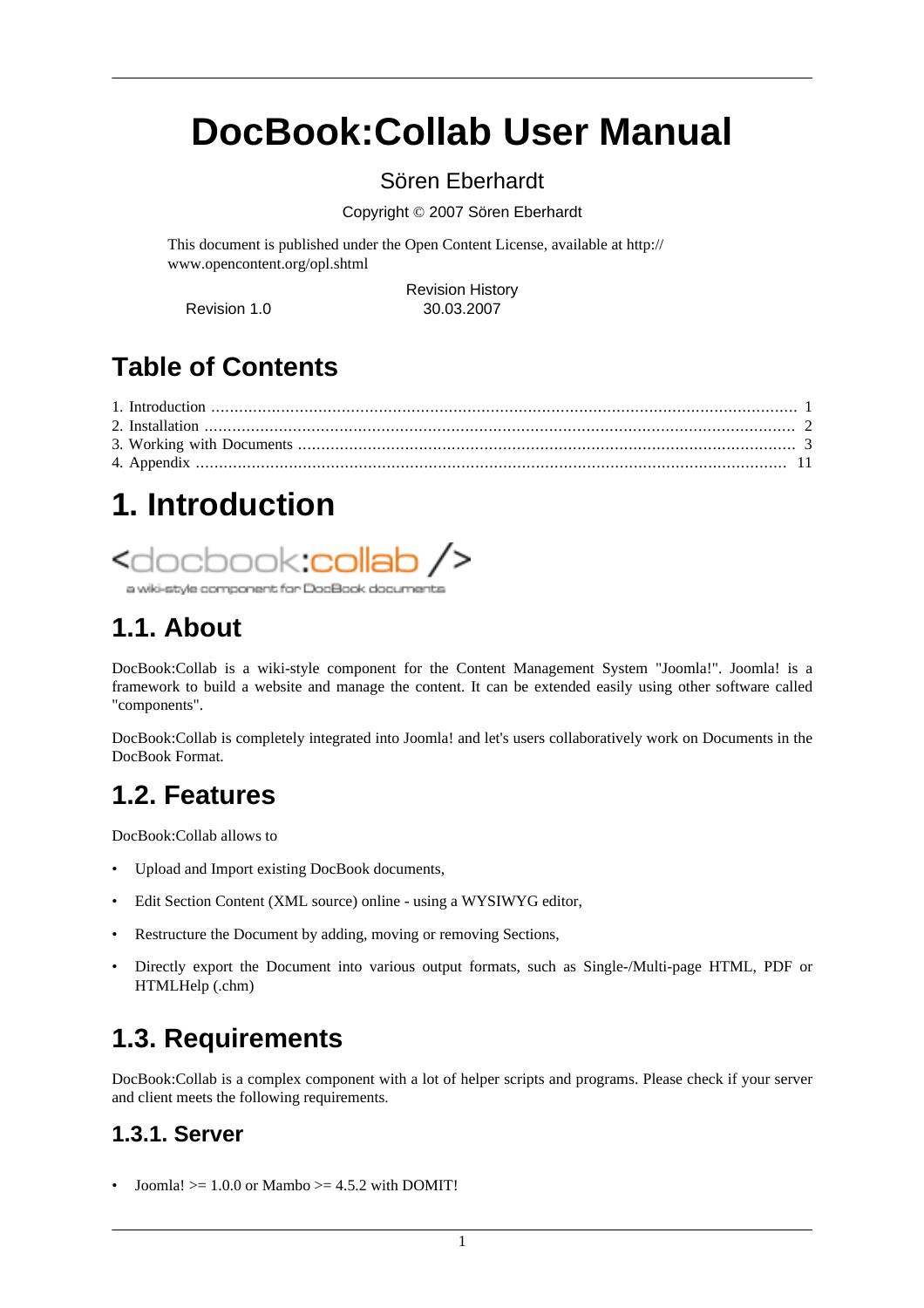- <span id="page-1-0"></span>• Java Runtime Environment (needed for PDF creation)
- PHP with XSLT support,
- recommended: PHP5 with DOM and XSL extensions
- recommended alternative (faster!): xsltproc command line program

### **1.3.2. Client**

You need Firefox or another Mozilla-based browser for being able to use the BitFlux XML Editor.

## **2. Installation**

In most cases it is not possible to install DocBook:Collab using the component installer which is integrated in Joomla!. This is due to the large file size of the DocBook:Collab distribution, which must be uploaded to the server.

That's why the DocBook:Collab installer file must be extracted to a local directory first.

To do so, just open the file you have downloaded (docbook\_collab\_1.0.x.tar.gz) and extract its contents into a new directory.

| $-\frac{1}{\epsilon^2}$ docbook_collab_1.0.4.tar.gz | 12,5 MB Gzip-komprimiertes Tar- |
|-----------------------------------------------------|---------------------------------|
|                                                     |                                 |

#### **Figure 1. docbook\_collab\_1.0.4.tar.gz Installer Archive**

#### **Note**

You can open tar.gz files with WinZip or Winrar or whatever you use to extract archive files. Archive files with the ending tar.gz are not much different from ZIP files, but they have a better compression rate.

After you have unpacked the archive, just open your favourite FTP program (SmartFTP, WS\_FTP, FileZilla,...) and login to your FTP server where the Joomla! site is located on. Browse to the subdirectory /media. Create a new subdirectory (let's say "dbc") in /media. Browse into this directory.

Now upload the contents you have extracted before into this new subdirectory  $(\text{/median/dbc/}).$ 

When you're finished you now need to login to your Joomla! backend. Go to "Installers" => "Components".

In the section called "Install from directory" you now need to fill in the path you have just uploaded the files into. In my case this is /opt/lampp/htdocs/joomla\_vm1.0/media/dd.

| Install new Component<br>ø                                 |                                     |                       |
|------------------------------------------------------------|-------------------------------------|-----------------------|
| Upload Package File                                        |                                     |                       |
| Package File:                                              | Durchsuchen                         | Upload File & Install |
|                                                            |                                     |                       |
| Install from directory                                     |                                     |                       |
| Install directory: /opt/lampp/htdocs/joomla_vm1.0/media/dd | Install                             |                       |
|                                                            | media/                              | Writeable             |
|                                                            | administrator/components/ Writeable |                       |
|                                                            | components/                         | Writeable             |
|                                                            | images/stories/                     | Writeable             |
|                                                            |                                     |                       |

**Figure 2. Point the installer to the directory with the docbook:collab installer files**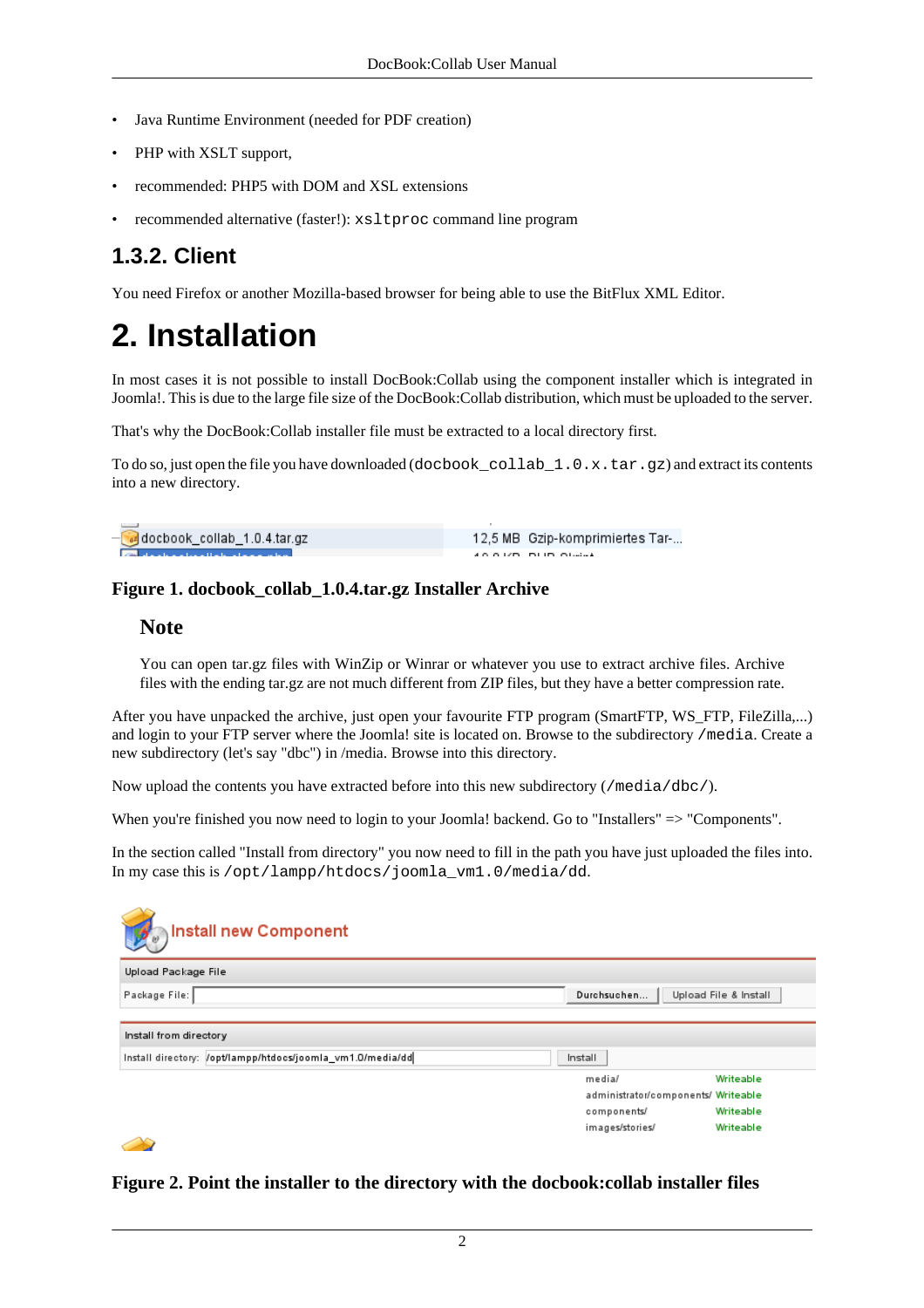<span id="page-2-0"></span>Click "Install" and Joomla! will perform all required steps to install Docbook:Collab. It extracts the archive frontend files.tar.gz and copies its contents into the correct directories.



a wiki-style component for DocBook documents DocBook:Collab

Installation results: ToDo: Update Icon task docs Result: sucess ToDo: Update Icon task about Result: sucess ToDo: Update Icon task config Result: sucess

© Copyright 2006 by Soeren Eberhardt

This component is released under the terms and conditions of the GNU General Public License.



#### **Figure 3. Installation was successful!**

DocBook:Collab is installed now. Just start working with it!



#### **Figure 4. The Docbook:Collab controls can be accessed through the top menu**

Please don't forget to remove the installation files from the newly created directory /media/dbc/. You can just delete it!

## **3. Working with Documents**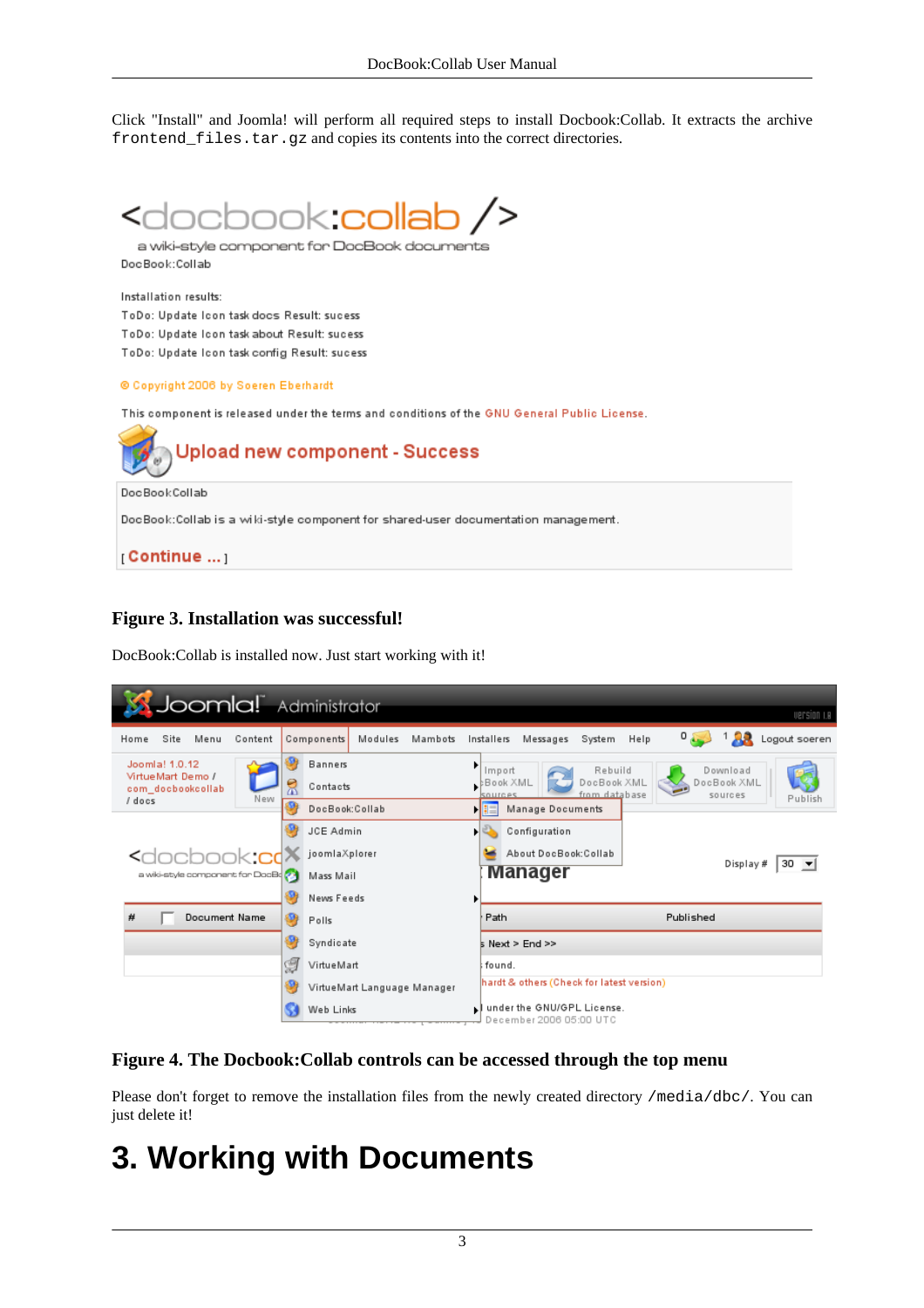### **3.1. Create a new Document**

You can create a new document from scratch in DocBook:Collab. Just click the "New" button in the toolbar.

| Joomla! Administrator                                                                                                                                       |                                                                                       |                                    | version i.e          |  |  |  |  |  |
|-------------------------------------------------------------------------------------------------------------------------------------------------------------|---------------------------------------------------------------------------------------|------------------------------------|----------------------|--|--|--|--|--|
| Site<br>Components<br>Home<br>Menu<br>Content                                                                                                               | Modules<br>Mambots<br>Installers<br>Messages<br>System Help                           | 0                                  | Logout soeren        |  |  |  |  |  |
| Joomla! 1.0.12<br>VirtueMart Demo /<br>com_docbookcollab /<br>Edit<br>New<br>docs                                                                           | Rebuild<br>Import<br>DocBook XML<br>DocBook XML<br>from database<br>sources<br>Delete | Download<br>DocBook XML<br>sources | Publish<br>Unpublish |  |  |  |  |  |
| New<br><docbook:collab></docbook:collab><br>:: Document Manager<br>a wiki-style component for DocBook documents                                             |                                                                                       |                                    |                      |  |  |  |  |  |
| #<br>Document Name                                                                                                                                          | Repository Path                                                                       | Published                          |                      |  |  |  |  |  |
|                                                                                                                                                             | << Start < Previous Next > End >>                                                     |                                    |                      |  |  |  |  |  |
|                                                                                                                                                             | No records found.                                                                     |                                    |                      |  |  |  |  |  |
| <docbook:collab></docbook:collab> - @ 2006 Soeren Eberhardt & others (Check for latest version)                                                             |                                                                                       |                                    |                      |  |  |  |  |  |
| Joomla! is Free Software released under the GNU/GPL License.<br>Joomla! 1.0.12 RC [ Sunfire ] 13 December 2006 05:00 UTC<br><b>Check for latest Version</b> |                                                                                       |                                    |                      |  |  |  |  |  |

#### **Figure 5. Create a new document - Click "New"**

After that a form shows up that allows you to specify the details for the new document.

|                             |                                                                                                                                                                                                                           | Save | Cancel |
|-----------------------------|---------------------------------------------------------------------------------------------------------------------------------------------------------------------------------------------------------------------------|------|--------|
|                             |                                                                                                                                                                                                                           |      |        |
| Document Title:             |                                                                                                                                                                                                                           |      |        |
| Type of DocBook Document:   | Article<br>Book<br>The structure of a DocBook file                                                                                                                                                                        |      |        |
| <b>DOCTYPE Declaration:</b> | Simplified DocBook V1.1<br>DocBook V4.5<br>More about Simplified DocBook                                                                                                                                                  |      |        |
| Description                 |                                                                                                                                                                                                                           |      |        |
| Published                   |                                                                                                                                                                                                                           |      |        |
| Readgroup                   | <b>Public Frontend</b><br>ᅬ                                                                                                                                                                                               |      |        |
| Editgroup                   | Editor<br>회                                                                                                                                                                                                               |      |        |
| Admingroup                  | 회<br>Administrator                                                                                                                                                                                                        |      |        |
| Note:                       | The Editgroup must have more or the same rights as the Readgroup and the Admingroup must have more or the same<br>rights as the Editgroup (e.g. Readgroup is Author, Editgrooup is Publisher and Admingroup is Publisher) |      |        |

**Figure 6. "Add Document" form**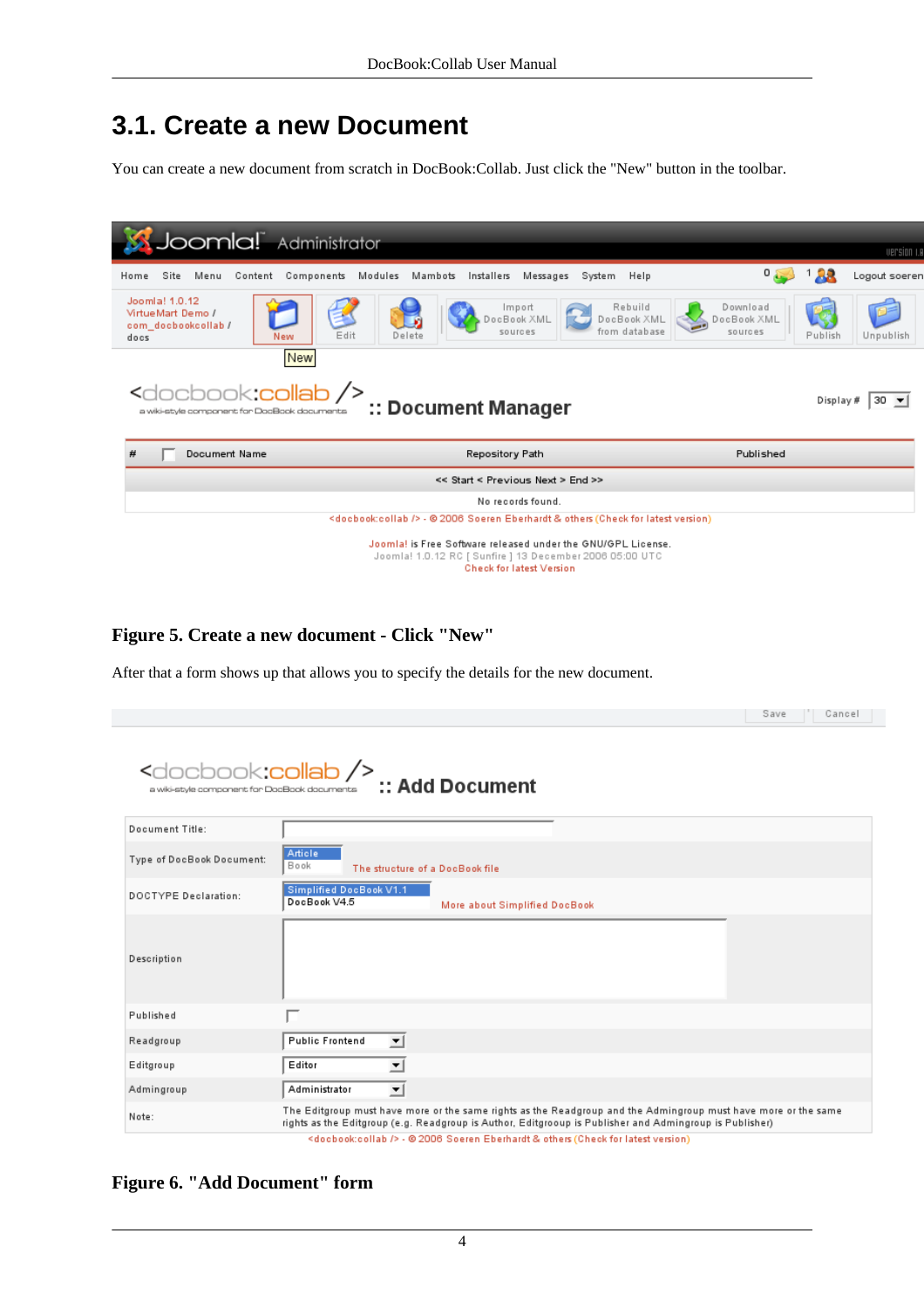| Document Title             | The title of the Document. This can be something like "My Software User"<br>Manual".                                                                                                                                                                              |
|----------------------------|-------------------------------------------------------------------------------------------------------------------------------------------------------------------------------------------------------------------------------------------------------------------|
| Type of DocBook Document   | Docbook allows two general types of documents: the book and the<br>article. The book can have one or more articles, where an article<br>can contain different sections. Currently only "article" is supported. This<br>usually is enough for normal User Manuals. |
| <b>DOCTYPE</b> Declaration | This allows you to select the doctype decaration used to validate the<br>document. Basically this defines the grammar for the XML document and<br>specifies which tags can be used.                                                                               |
|                            | Recommended is "Simplified Docbook", because this will allow you to edit<br>contents using the BitFlux XML Editor. This XML WYSIWYG Editor can<br>validate XML while you're typing and helps you to work with the Docbook<br>tags.                                |
| Description                | This text is shown in the frontend document list to explain the content of<br>this document.                                                                                                                                                                      |
| Published                  | Check this box to make it available to the public.                                                                                                                                                                                                                |
| Readgroup                  | The Joomla! minimal usergroup that is allowed to read this document. All<br>child groups will have access as well.                                                                                                                                                |
| Editgroup                  | The Joomla! minimal usergroup that is allowed to edit this document. All<br>child groups will have this permission as well.                                                                                                                                       |
| Admingroup                 | The Joomla! minimal usergroup that is allowed to modify this document<br>and its structure. All child groups will have this permission as well.                                                                                                                   |

When you have finished filling in the requested information, you can click "Save" in the toolbar and the new document and its repository will be created. The XML file is created from a template file in the directory / administrator/components/com\_docbookcollab/template.

## **3.2. Import an existing Document**

Docbook:Collab allows you to import existing Docbook documents including all additional files like screenshot images. You can either import by using the upload field or specifying a file you have uploaded by FTP.

#### **Note**

The Import File can either be the DocBook XML file or an archive (zip, tar.gz, tar.bz) with all the files used in the document.

You can access the Import Form by clicking "Import existing Docbook XML sources" in the toolbar.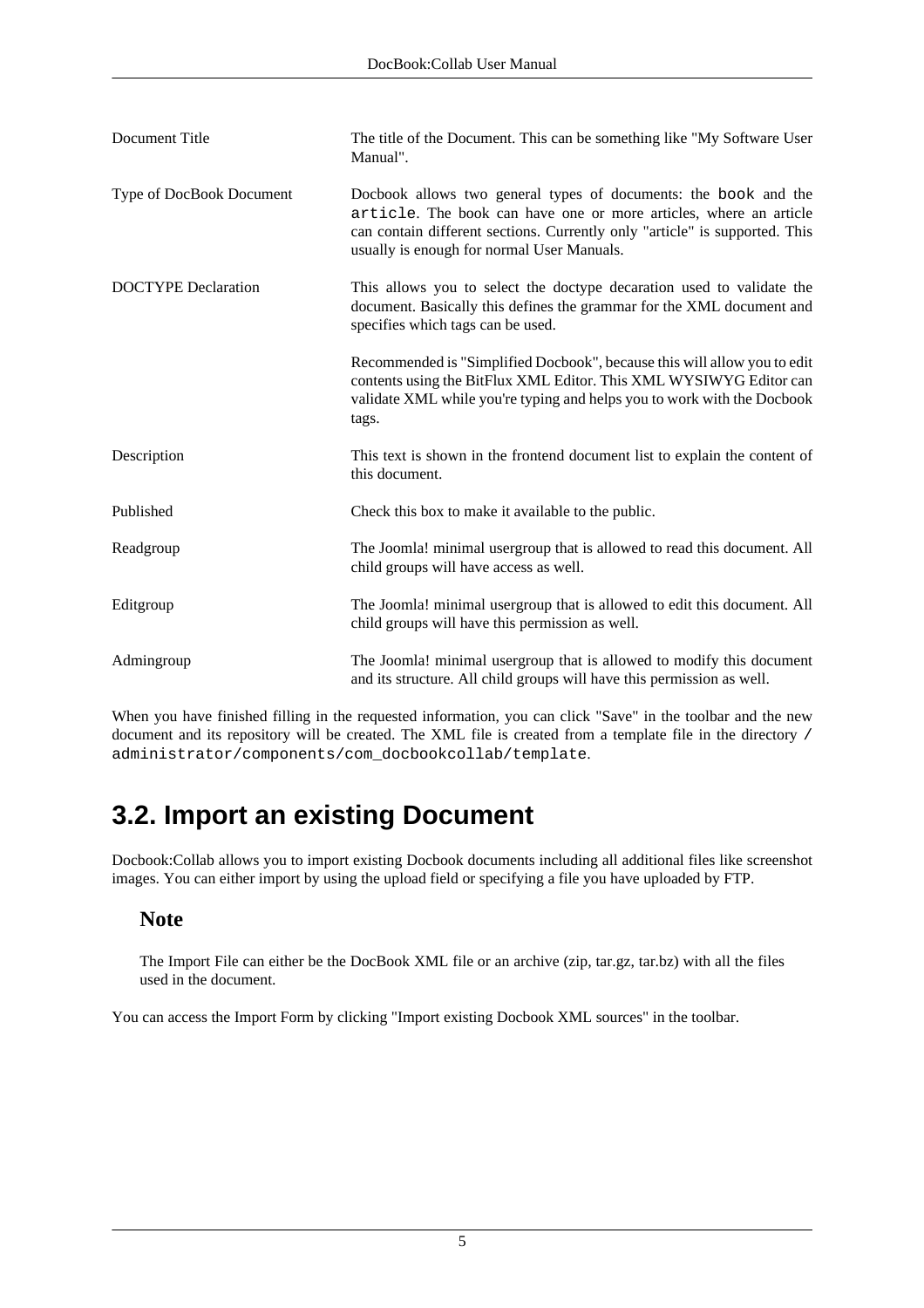|          |                                                                                                                                                             | אטו ו ושל                                                  |                                                                   | <b>Administrator</b>                                                              |  |  |  |  |             |                                                                                                 |                | version i.e   |
|----------|-------------------------------------------------------------------------------------------------------------------------------------------------------------|------------------------------------------------------------|-------------------------------------------------------------------|-----------------------------------------------------------------------------------|--|--|--|--|-------------|-------------------------------------------------------------------------------------------------|----------------|---------------|
| Home     | Site                                                                                                                                                        | Menu                                                       |                                                                   | Content Components Modules Mambots Installers Messages System Help                |  |  |  |  |             |                                                                                                 | οs             | Logout soeren |
|          |                                                                                                                                                             |                                                            |                                                                   |                                                                                   |  |  |  |  |             |                                                                                                 |                |               |
| import   |                                                                                                                                                             |                                                            |                                                                   | Joomla! 1.0.12 VirtueMart Demo / com_docbookcollab /                              |  |  |  |  |             |                                                                                                 | Import<br>Now! | Cance         |
|          |                                                                                                                                                             |                                                            |                                                                   | <docbook:collab></docbook:collab><br>a wiki-style component for DocBook documents |  |  |  |  |             | :: Import existing DocBook sources                                                              |                |               |
| archive) |                                                                                                                                                             | Upload existing DocBook                                    | sources (possible: single XML<br>file or multiple files packed as |                                                                                   |  |  |  |  | Durchsuchen |                                                                                                 |                |               |
|          | packed as archive)                                                                                                                                          | the server (possible: single<br>XML file or multiple files | Specify a DocBook source on                                       | Vopt/lampp/htdocs/joomla_vm1.0                                                    |  |  |  |  |             |                                                                                                 |                |               |
|          |                                                                                                                                                             |                                                            |                                                                   |                                                                                   |  |  |  |  |             | /opt/lampp/htdocs/joomla_vm1.0/components/com_docbookcollab/repository :: Writeable             |                |               |
|          |                                                                                                                                                             |                                                            |                                                                   |                                                                                   |  |  |  |  |             |                                                                                                 |                |               |
|          |                                                                                                                                                             |                                                            |                                                                   |                                                                                   |  |  |  |  |             | <docbook:collab></docbook:collab> - © 2006 Soeren Eberhardt & others (Check for latest version) |                |               |
|          | Joomla! is Free Software released under the GNU/GPL License.<br>Joomla! 1.0.12 RC [ Sunfire ] 13 December 2006 05:00 UTC<br><b>Check for latest Version</b> |                                                            |                                                                   |                                                                                   |  |  |  |  |             |                                                                                                 |                |               |

#### **Figure 7. Import Form**

After you have specified the file to import, click "Import Now!" and the Import starts. If the Import was successful, you will see the new document added to the document list.

#### **Note**

The repository directory must be writable. Please **chmod 0777** the directory components/ com\_docbookcollab/repository/.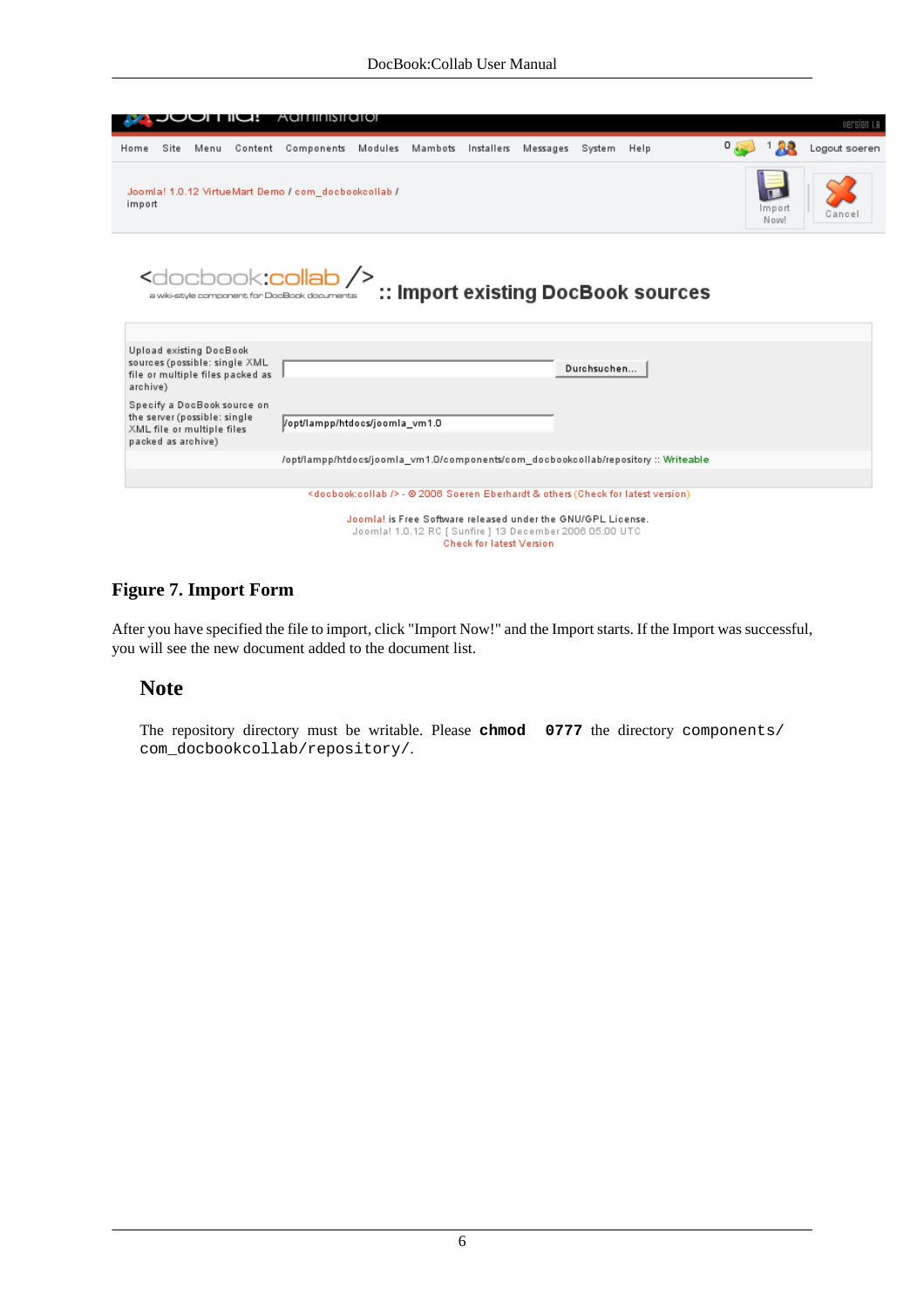|                                                                                                                                                             | Joomla! Administrator<br>version i.e                                                                                                                        |                   |                        |            |         |                 |                                                    |          |  |                                         |      |                                    |            |         |               |  |
|-------------------------------------------------------------------------------------------------------------------------------------------------------------|-------------------------------------------------------------------------------------------------------------------------------------------------------------|-------------------|------------------------|------------|---------|-----------------|----------------------------------------------------|----------|--|-----------------------------------------|------|------------------------------------|------------|---------|---------------|--|
| Home                                                                                                                                                        | Site                                                                                                                                                        | Menu              | Content                | Components | Modules | Mambots         | Installers                                         | Messages |  | System                                  | Help |                                    | $^{\circ}$ |         | Logout soeren |  |
|                                                                                                                                                             | Joomla! 1.0.12<br>VirtueMart Demo /                                                                                                                         | com docbookcollab | New                    | Edit       | Delete  |                 | Import<br>DocBook XML<br>sources                   |          |  | Rebuild<br>DocBook XML<br>from database |      | Download<br>DocBook XML<br>sources |            | Publish | Unpublish     |  |
|                                                                                                                                                             | <docbook<b>:collab /&gt;<br/><math>30 \rightarrow</math><br/>Display #<br/>:: Document Manager<br/>a wiki-style component for DocBook documents</docbook<b> |                   |                        |            |         |                 |                                                    |          |  |                                         |      |                                    |            |         |               |  |
| #                                                                                                                                                           |                                                                                                                                                             | Document Name     |                        |            |         | Repository Path |                                                    |          |  |                                         |      |                                    |            |         | Published     |  |
| 1                                                                                                                                                           |                                                                                                                                                             |                   | VirtueMart User Manual |            |         |                 | components/com docbookcollab/repository/Archiv.tar |          |  |                                         |      |                                    |            |         | ×             |  |
|                                                                                                                                                             | << Start < Previous 1 Next > End >>                                                                                                                         |                   |                        |            |         |                 |                                                    |          |  |                                         |      |                                    |            |         |               |  |
|                                                                                                                                                             | Results 1 - 1 of 1                                                                                                                                          |                   |                        |            |         |                 |                                                    |          |  |                                         |      |                                    |            |         |               |  |
|                                                                                                                                                             | <docbook:collab></docbook:collab> - © 2006 Soeren Eberhardt & others (Check for latest version)                                                             |                   |                        |            |         |                 |                                                    |          |  |                                         |      |                                    |            |         |               |  |
| Joomla! is Free Software released under the GNU/GPL License.<br>Joomla! 1.0.12 RC [ Sunfire ] 13 December 2006 05:00 UTC<br><b>Check for latest Version</b> |                                                                                                                                                             |                   |                        |            |         |                 |                                                    |          |  |                                         |      |                                    |            |         |               |  |

### **Figure 8. The document "VirtueMart User Manual" has been imported**

### **3.3. Modifying Document Structure**

### **3.3.1. Introduction**

#### **Note**

This functionality is only available in the frontend.

When you're logged in as a user of the admin group, you can modify the document structure. This means you can add new sections, move existing sections to other places (reordering or moving to other parent sections) or remove them completely.

Starting point is the document list in the frontend (the start page of DocBook:Collab):

|                                                                                                                                         | <docbook:collab></docbook:collab><br>a wiki-style component for DocBook documents |
|-----------------------------------------------------------------------------------------------------------------------------------------|-----------------------------------------------------------------------------------|
| Please select a document from the list                                                                                                  |                                                                                   |
| VirtueMart User Manual                                                                                                                  |                                                                                   |
| Show table of contents<br>Browse document online                                                                                        |                                                                                   |
| <b>PDF</b><br>Download the document as:                                                                                                 |                                                                                   |
| <docbook:collab <math="">\triangleright is a Wiki-style component, which supports the <math>\lvert \cdot \rvert</math></docbook:collab> | XML Standard<br><b>DocBook</b>                                                    |

**Figure 9. Start page of DocBook:Collab, Document List**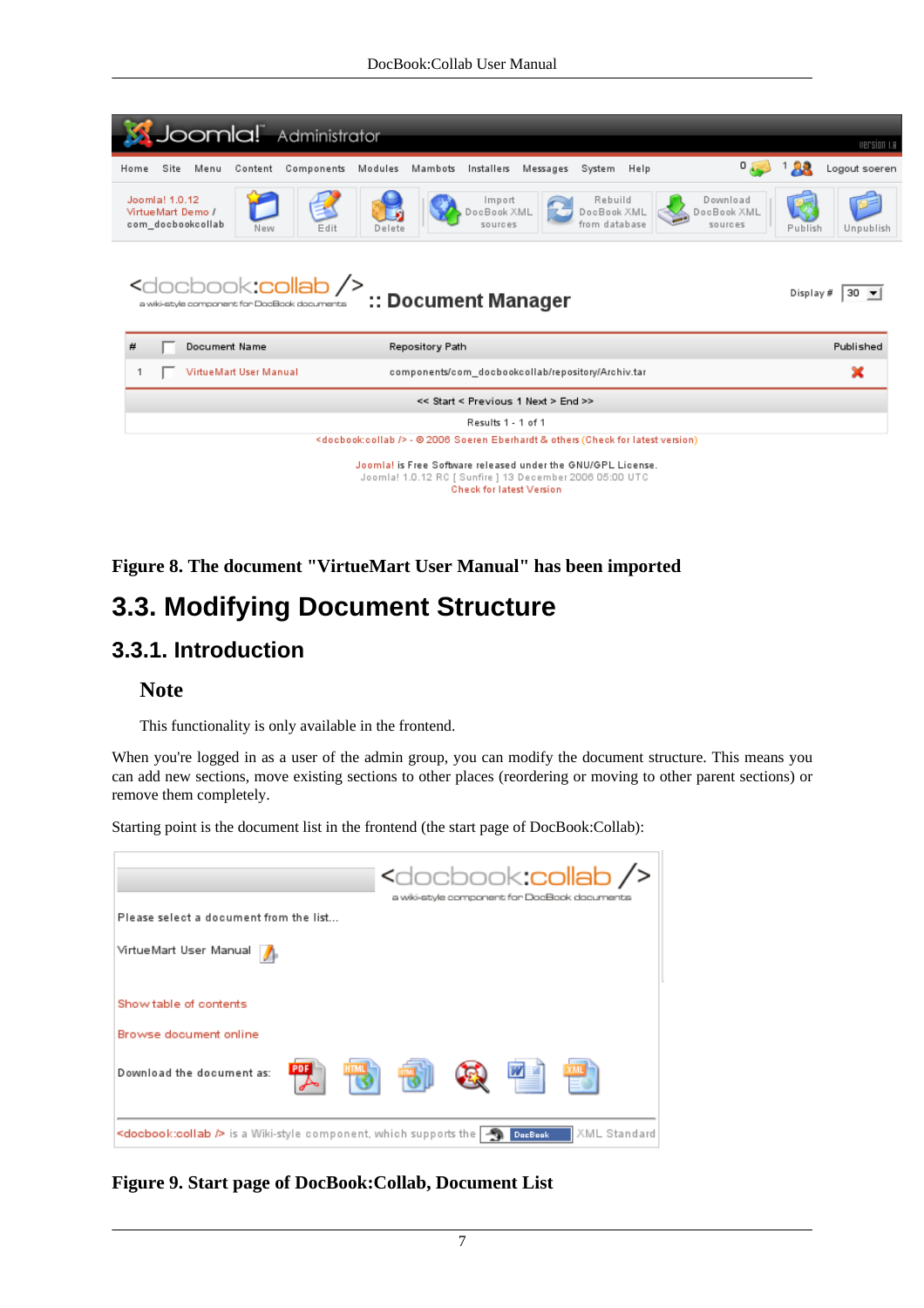In this listing you just need to find the document you want to modify and click "Show tables of contents" or the Edit Icon.

Now you can see the document structure:

#### Home **VirtueMart User Manual** Add a new section • Preambel  $\overline{\mathscr{F}}$  $1$ . 2.  $\bullet$  Introduction  $\frac{1}{2}$ 1. <sup>\*</sup> What does it do? 1.  $\bullet$  About  $\overline{7}$  / 2.  $\bullet$  Features  $\overline{u}$ 2. <sup>●</sup> What does it not do? <sup>萝</sup>乙 3. Screenshots  $\vec{F}$ 3. *Installation*  $\vec{F}$   $\vec{A}$ 1. <sup>●</sup> Installation and Upgrade <sup>→</sup> 2. • Automatic Installation 了 3. <sup>●</sup> Manual Installation <sup>菲</sup> 4. <sup>·</sup> Installation FAQ <sup>7</sup> ● First Steps **▼** 4.

**Figure 10. The structure of a document, the section list**

### **3.3.2. Adding or modifying a section**

To add a new section click the "Add a new section" link at the top of the section structure (the icon with two lines and a red arrow).

To modify an existing section click the first Icon after the section you want to modify (the icon with the lines and the pen).

|           | Add a new section :: VirtueMart User Manual |                                    |
|-----------|---------------------------------------------|------------------------------------|
| ═         |                                             | Created by :<br>Last Modified by : |
| Title     |                                             |                                    |
| Published | ⇂                                           |                                    |
| Parent    | -- -- -- The Documentation                  |                                    |
| Position  | <b>First Position</b>                       |                                    |

#### **Figure 11. Section Form**

 $\mathbf{I}$ 

Here you can specify a title for the section and a parent section. When you are done filling or changing the information in this form, don't forget to click the Save Icon.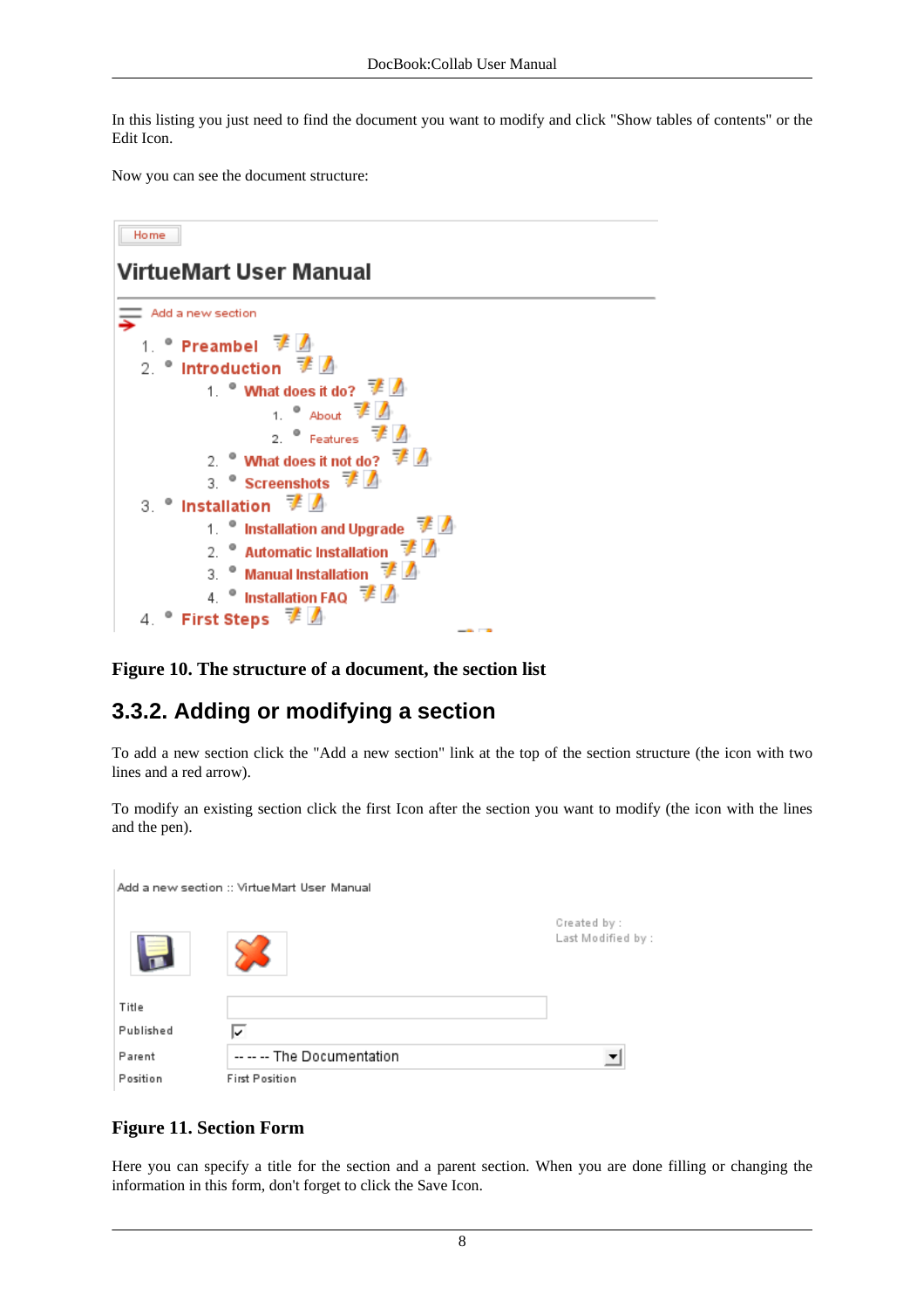### **3.3.3. Moving or deleting a section**

To move a section you need to open the section form as explained in the last section. Now change the parent section in the drop down list or change the position to reorder a section.

After having done your changes, click the Save Icon to apply the changes.

To delete a section, click the Delete Icon (Trash Can) in the section form.

#### **Note**

Please note that a section is completely removed from the database if you delete it. There's no way to restore it as there is no recycler.

## **3.4. Editing Section Content**

#### **Note**

This functionality is only available in the frontend.

As an user of the edit group you are allowed to edit the content of a section.

To do so, just browse to a section from the section list. In the section view (right above the section content) you can find the button "Edit Section Content". If you click that button, you can either see a Editor Window with an WYSIWYG view of the section's XML source or a textarea with the raw XML source. This depends on the Document Declaration Type of the Document. If it is of type "Simplified Docbook" you can use the editor, if it is of another type, you just see the textarea with the raw XML source.



#### **Figure 12. The section content view**

This is the BitFlux XML Editor (BXE) view: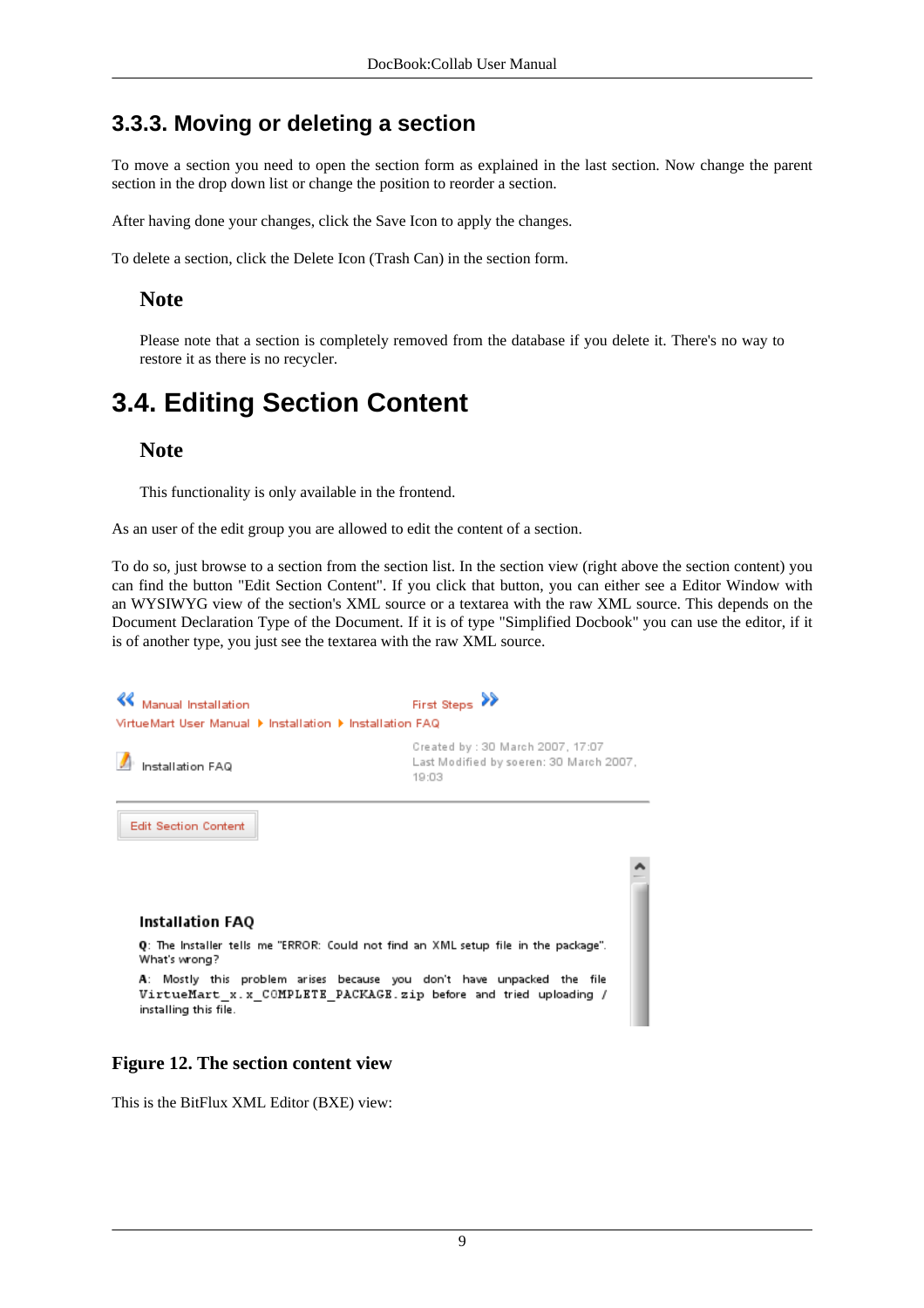| Help<br>File<br>Edit<br>Debug |                                            | BIT                                                                                                                      |
|-------------------------------|--------------------------------------------|--------------------------------------------------------------------------------------------------------------------------|
| $\Box$ B                      | $\overline{\mathcal{F}}$<br>۵              | $\mathbf{x}_1$ $\mathbf{x}_2$ $\mathbf{a}$ $\mathbf{b}$ $\mathbf{c}$ $\mathbf{c}$ $\mathbf{c}$ $\mathbf{c}$ $\mathbf{c}$ |
| <b>Blog</b>                   | DocBookCollab User Manual ▶ Tolle Section! |                                                                                                                          |
| <b>Links</b>                  | Tolle Section!                             | Created by soeren: -<br>Last Modified by soeren: 30 March 2007, 19:37                                                    |
| Contact Us                    |                                            |                                                                                                                          |
| Search                        |                                            |                                                                                                                          |
| News Feeds                    |                                            |                                                                                                                          |
| FAQS                          | Tolle Section!                             |                                                                                                                          |
| Wrapper                       |                                            | <docbook:collab> is a Wiki-style component, which supports the<br/>XML Standard</docbook:collab>                         |
| ONLINE-SHOP                   |                                            |                                                                                                                          |
| <b>Hand Tools</b>             |                                            |                                                                                                                          |
| Power Tools                   |                                            |                                                                                                                          |
| Garden Tools                  |                                            |                                                                                                                          |
| <article></article>           |                                            |                                                                                                                          |

#### **Figure 13. Bitflux XML Editor**

TODO: More about working with the BXE.

In the Source View you can edit the XML source:

| <b>K</b> Manual Installation<br>VirtueMart User Manual ▶ Installation ▶ Installation FAQ                                                                                                                                                                                                                                                                                                                                                                                                              | First Steps                                                                       |
|-------------------------------------------------------------------------------------------------------------------------------------------------------------------------------------------------------------------------------------------------------------------------------------------------------------------------------------------------------------------------------------------------------------------------------------------------------------------------------------------------------|-----------------------------------------------------------------------------------|
| Installation FAQ                                                                                                                                                                                                                                                                                                                                                                                                                                                                                      | Created by: 30 March 2007, 17:07<br>Last Modified by soeren: 30 March 2007, 19:03 |
| Close / Cancel<br>Save Content<br>  <para><emphasis role="bold">Q:</emphasis> The Installer tells me "ERROR:<br/>Could not find an XML setup file in the package". What's<br/>wrong?</para> <para><emphasis role="bold">A: </emphasis>Mostly this problem</para>                                                                                                                                                                                                                                      |                                                                                   |
| larises<br>because you don't have unpacked the file<br><filename>VirtueMart x.x COMPLETE PACKAGE.zip</filename> before and<br>tried uploading / installing this file. <para></para> <para><emphasis<br> role="bold"&gt;Q: The Installer tells me<br/>"Another component is already using the directory<br/> com virtuemart"</emphasis<br></para> <para><emphasis role="bold">A: </emphasis>Please delete<br/>the directories<br/><filename>/site_root/components/com_virtuemart</filename> and</para> |                                                                                   |

#### **Figure 14. XML Source Editing**

The best way to comfortably edit the section's content is copying this source into an XML editor, editing it there and copy+paste the source back into this textarea.